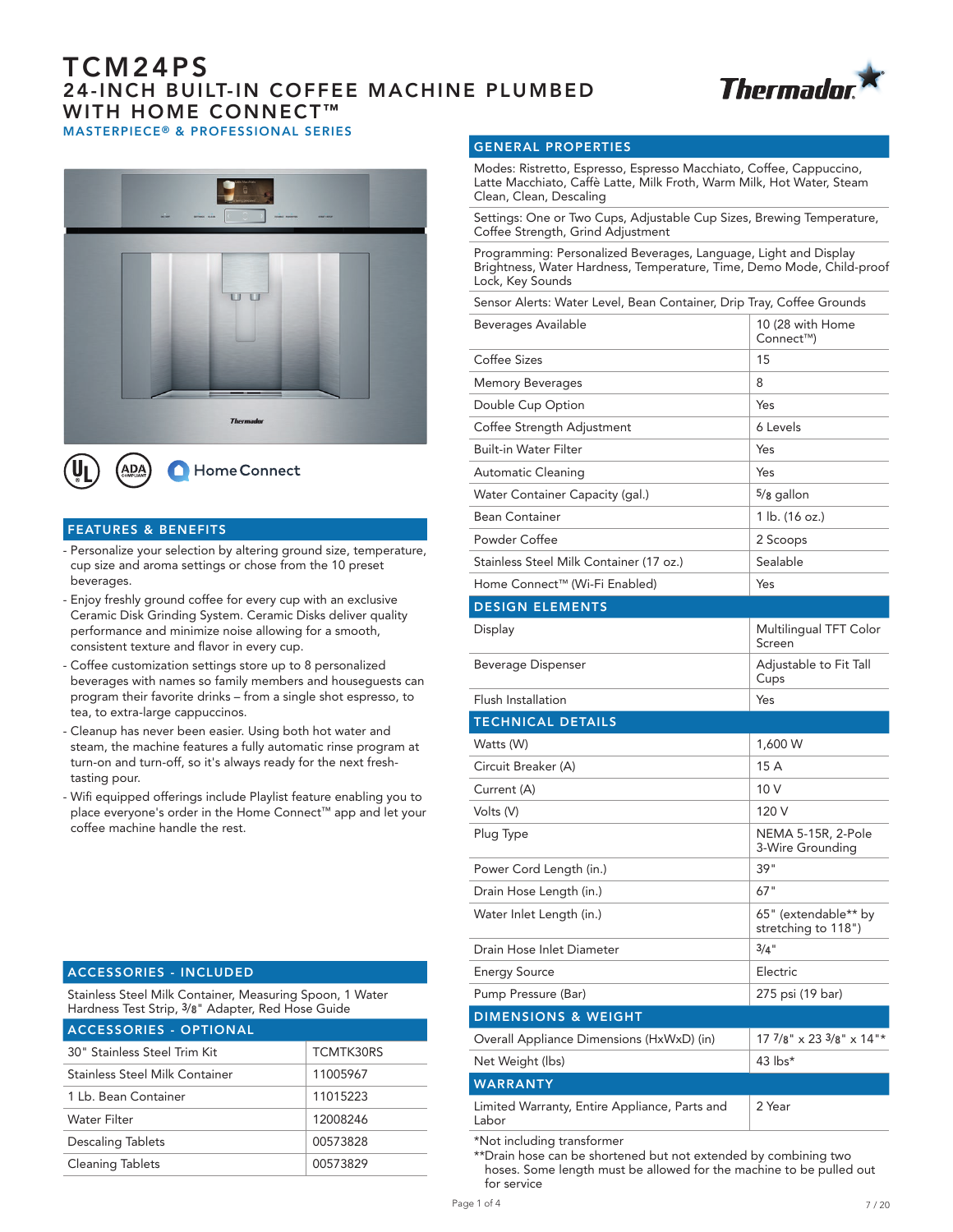# TCM24PS 24-INCH BUILT-IN COFFEE MACHINE PLUMBED WITH HOME CONNECT<sup>™</sup> MASTERPIECE® & PROFESSIONAL SERIES

## COFFEE MACHINE & CUTOUT DIMENSIONS

# $22^{+5}/16$  $(560^{+8} \text{ mm})$ clean and the strainer is installed correctly

# WATER AND ELECTRICAL CONNECTIONS





![](_page_1_Picture_7.jpeg)

Measurements in inches (mm)

There should be no loops, clews, double siphon or sagging in the drain hose that can interfere with water flow or cause water accumulation in the drain hose.

![](_page_1_Picture_9.jpeg)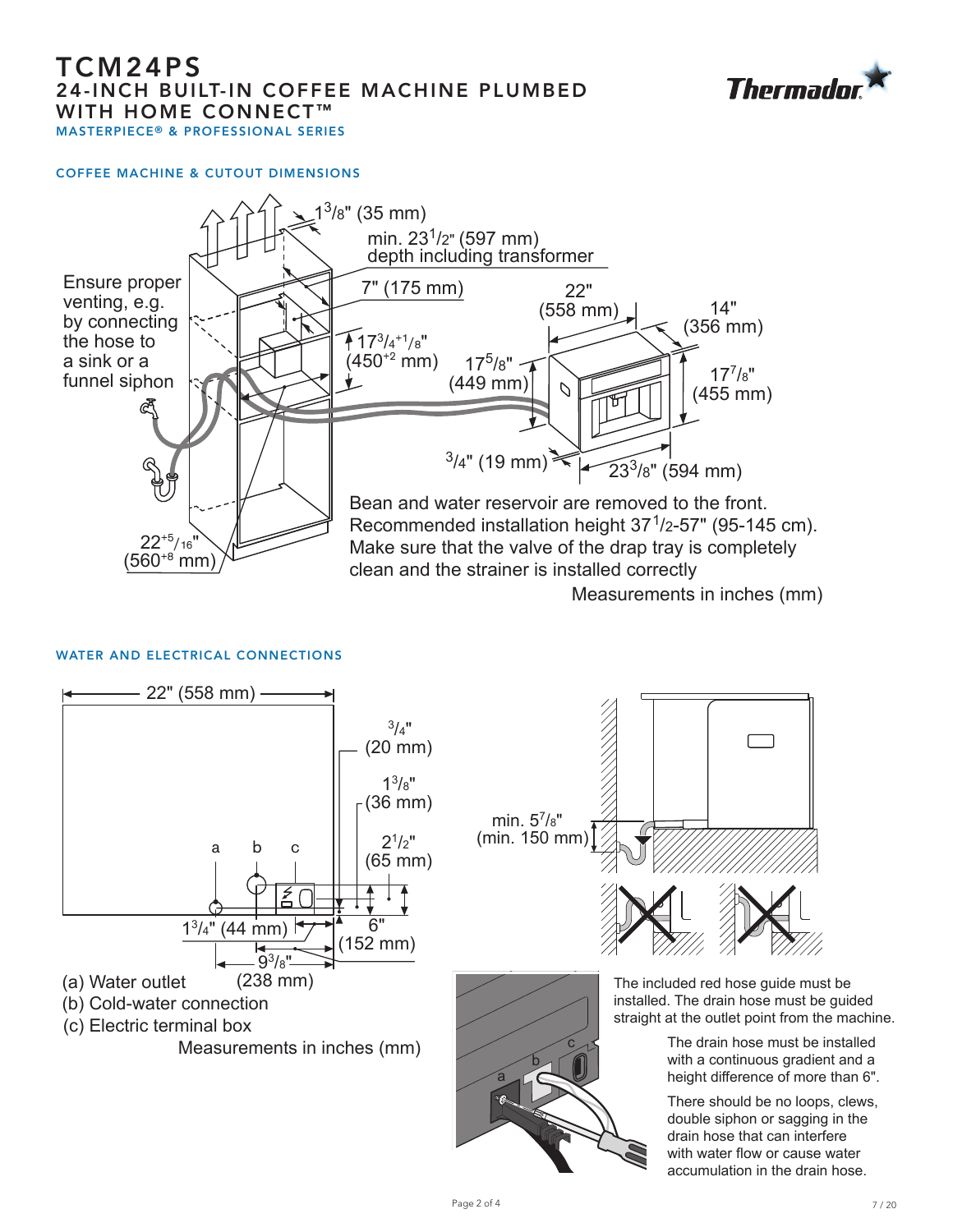# TCM24PS 24-INCH BUILT-IN COFFEE MACHINE PLUMBED WITH HOME CONNECT<sup>™</sup> MASTERPIECE® & PROFESSIONAL SERIES

## FLUSH INSTALL WITH OPTIONAL 30-INCH TRIM KIT TCMTK30RS

inches (mm) inches (mm)

![](_page_2_Figure_4.jpeg)

![](_page_2_Figure_5.jpeg)

NOTE: \* Flush installation requires a 5/16" (8 mm) high x 28½" (724 mm) wide x 22½" (571 mm) deep baseplate underneath the unit body.

#### CUTOUT DIMENSIONS WITH OPTIONAL 30-INCH TRIM KIT TCMTK30RS

![](_page_2_Figure_8.jpeg)

![](_page_2_Picture_9.jpeg)